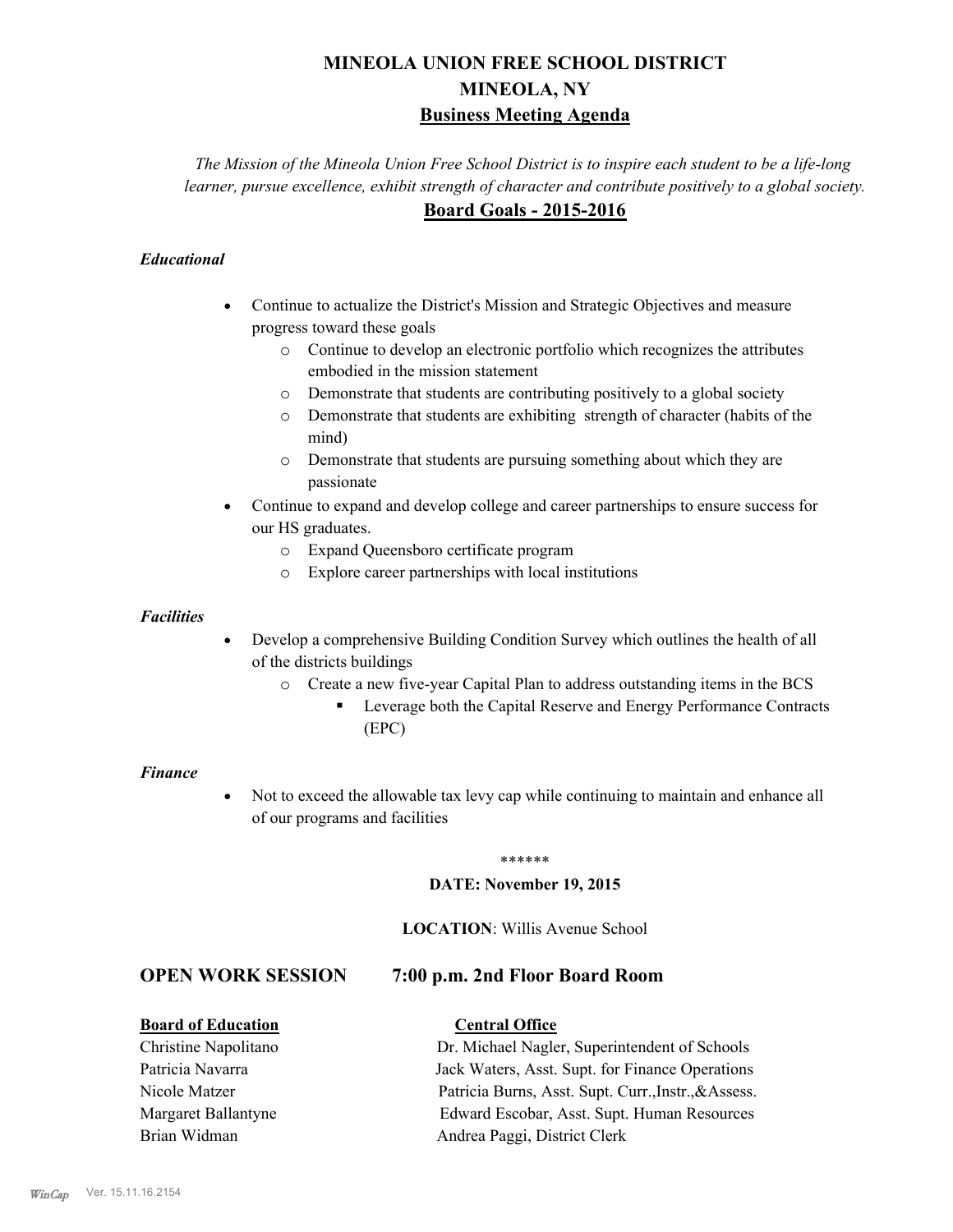**A. Call to Order B. Pledge of Allegiance C. Reading of Mission D. Moment of Silent Meditation**

**E. Dais & Visitor Introductions**

**F. High School Student Organization Report**

#### **G. BOE Reports**

- **a. Comments from Board Trustees**
- **b. Comments from Board President**
- **c. Comments from Superintendent**

**H. Old Business**

**I. New Business**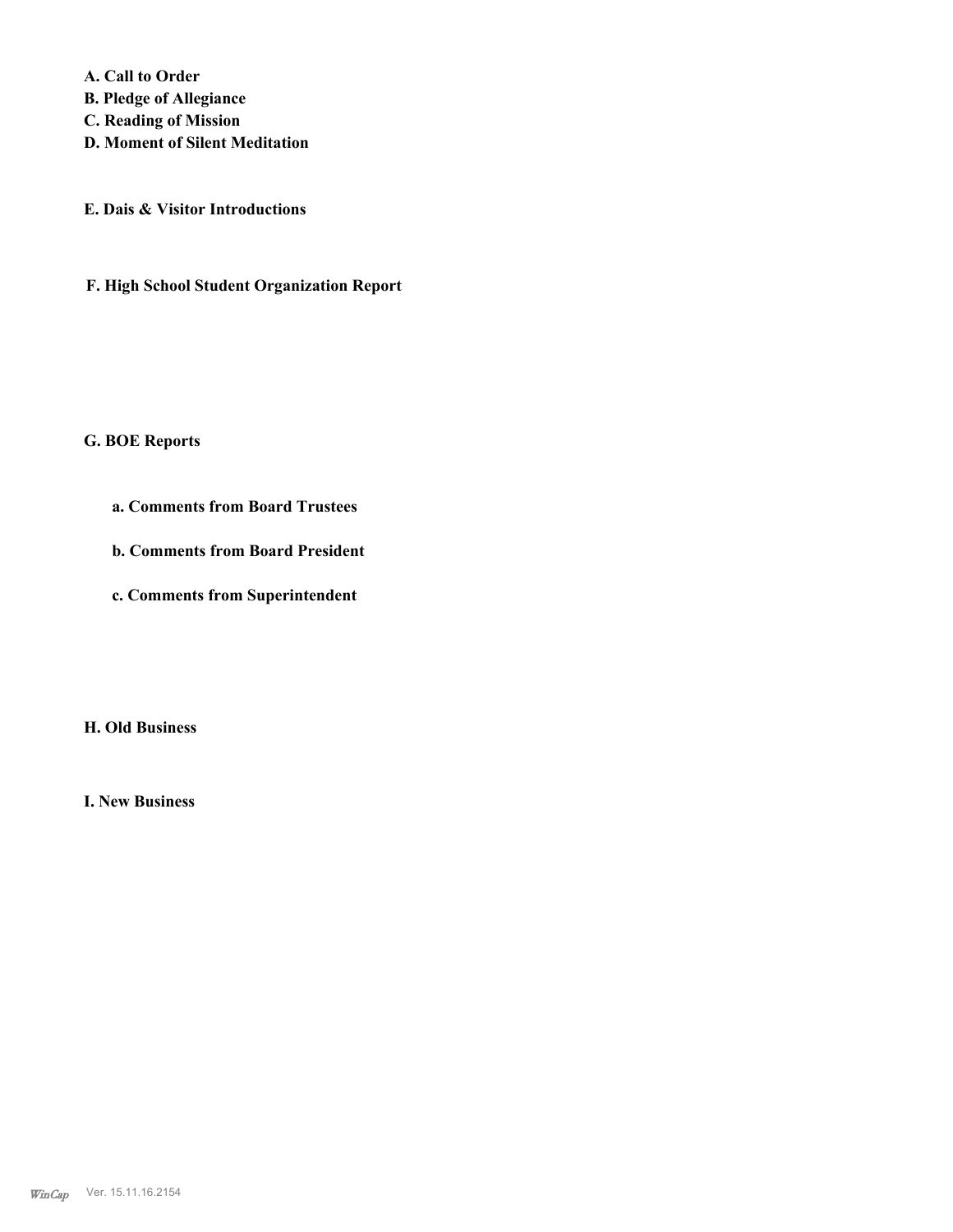## **J. Consensus Agenda**

1. **Instruction**

1.

1.

c.

1.

1.

f.

| <b>RESOLUTION #33- BE IT RESOLVED</b> that the Board of Education approves the consensus |  |
|------------------------------------------------------------------------------------------|--|
| agenda items J.1.a. through J.6.a., as presented.                                        |  |

| Yes:<br>No:<br><u> 1989 - Johann Barn, mars eta bainar e</u><br>Passed:<br><b>Instruction</b><br>Leave(s) of Absence/Medical<br>a.<br>That the Board of Education approves a Medical Leave of Absence using accumulated sick days to<br>1.<br>Robert Goodwin, Science Teacher, starting November 16, 2015.<br>b.<br><b>Appointments Instruction</b><br>That the Board of Education approves the amendment of Diane Anderson's start date to September<br>1.<br>8, 2015.<br>Appointment(S) Sub Teacher per diem<br>c.<br>The Board of Education accepts the following individual(s) as Per Diem Substitute Teacher(s) for<br>the current school year, at a daily rate of \$100.00 per day; and retirees at a daily rate of \$125.00<br>per day.:<br><b>EMPLOYEE NAME</b><br><b>EMPLOYEE CERTIFICATION</b><br>Aislinn Oliveri<br>Music<br>1.<br>Appointments 45 Day Subs<br>d.<br>1.<br>Appointment(S) Perm Sub<br>e.<br>That the Board of Education approves the appointment of Frank Mauriello, to the position of<br>1.<br>Permanent Substitute Teacher at a daily rate of pay of \$100.00, effective October 1, 2015 to May<br>31, 2016.<br>f.<br>Appointment(s) Club/Stipends<br>That the Board of Education approves the following Club/stipend recommendations for the current<br>school year: | <b>Motion:</b><br>Second:                                                                                                                                                                                                                                                                            |  |                |          |  |
|-----------------------------------------------------------------------------------------------------------------------------------------------------------------------------------------------------------------------------------------------------------------------------------------------------------------------------------------------------------------------------------------------------------------------------------------------------------------------------------------------------------------------------------------------------------------------------------------------------------------------------------------------------------------------------------------------------------------------------------------------------------------------------------------------------------------------------------------------------------------------------------------------------------------------------------------------------------------------------------------------------------------------------------------------------------------------------------------------------------------------------------------------------------------------------------------------------------------------------------------------------------------------------------------------------|------------------------------------------------------------------------------------------------------------------------------------------------------------------------------------------------------------------------------------------------------------------------------------------------------|--|----------------|----------|--|
|                                                                                                                                                                                                                                                                                                                                                                                                                                                                                                                                                                                                                                                                                                                                                                                                                                                                                                                                                                                                                                                                                                                                                                                                                                                                                                     |                                                                                                                                                                                                                                                                                                      |  |                |          |  |
|                                                                                                                                                                                                                                                                                                                                                                                                                                                                                                                                                                                                                                                                                                                                                                                                                                                                                                                                                                                                                                                                                                                                                                                                                                                                                                     |                                                                                                                                                                                                                                                                                                      |  |                |          |  |
|                                                                                                                                                                                                                                                                                                                                                                                                                                                                                                                                                                                                                                                                                                                                                                                                                                                                                                                                                                                                                                                                                                                                                                                                                                                                                                     |                                                                                                                                                                                                                                                                                                      |  |                |          |  |
|                                                                                                                                                                                                                                                                                                                                                                                                                                                                                                                                                                                                                                                                                                                                                                                                                                                                                                                                                                                                                                                                                                                                                                                                                                                                                                     |                                                                                                                                                                                                                                                                                                      |  |                |          |  |
|                                                                                                                                                                                                                                                                                                                                                                                                                                                                                                                                                                                                                                                                                                                                                                                                                                                                                                                                                                                                                                                                                                                                                                                                                                                                                                     |                                                                                                                                                                                                                                                                                                      |  |                |          |  |
|                                                                                                                                                                                                                                                                                                                                                                                                                                                                                                                                                                                                                                                                                                                                                                                                                                                                                                                                                                                                                                                                                                                                                                                                                                                                                                     |                                                                                                                                                                                                                                                                                                      |  |                |          |  |
|                                                                                                                                                                                                                                                                                                                                                                                                                                                                                                                                                                                                                                                                                                                                                                                                                                                                                                                                                                                                                                                                                                                                                                                                                                                                                                     |                                                                                                                                                                                                                                                                                                      |  |                |          |  |
|                                                                                                                                                                                                                                                                                                                                                                                                                                                                                                                                                                                                                                                                                                                                                                                                                                                                                                                                                                                                                                                                                                                                                                                                                                                                                                     |                                                                                                                                                                                                                                                                                                      |  |                |          |  |
|                                                                                                                                                                                                                                                                                                                                                                                                                                                                                                                                                                                                                                                                                                                                                                                                                                                                                                                                                                                                                                                                                                                                                                                                                                                                                                     |                                                                                                                                                                                                                                                                                                      |  |                |          |  |
|                                                                                                                                                                                                                                                                                                                                                                                                                                                                                                                                                                                                                                                                                                                                                                                                                                                                                                                                                                                                                                                                                                                                                                                                                                                                                                     |                                                                                                                                                                                                                                                                                                      |  |                |          |  |
|                                                                                                                                                                                                                                                                                                                                                                                                                                                                                                                                                                                                                                                                                                                                                                                                                                                                                                                                                                                                                                                                                                                                                                                                                                                                                                     |                                                                                                                                                                                                                                                                                                      |  |                |          |  |
|                                                                                                                                                                                                                                                                                                                                                                                                                                                                                                                                                                                                                                                                                                                                                                                                                                                                                                                                                                                                                                                                                                                                                                                                                                                                                                     |                                                                                                                                                                                                                                                                                                      |  |                |          |  |
|                                                                                                                                                                                                                                                                                                                                                                                                                                                                                                                                                                                                                                                                                                                                                                                                                                                                                                                                                                                                                                                                                                                                                                                                                                                                                                     | That the Board of Education approves the appointment of Anthony Tari, to the position of 45 Day<br>Substitute Teacher for Bob Goodwin, effective November 9, 2015 to on or before June 30, 2016.<br>Salary: Days 1-20, \$100.00, Days 21-39 \$110.00, Days 40-45 \$120, Day 46 BA, Step 1, \$58,706. |  |                |          |  |
|                                                                                                                                                                                                                                                                                                                                                                                                                                                                                                                                                                                                                                                                                                                                                                                                                                                                                                                                                                                                                                                                                                                                                                                                                                                                                                     |                                                                                                                                                                                                                                                                                                      |  |                |          |  |
|                                                                                                                                                                                                                                                                                                                                                                                                                                                                                                                                                                                                                                                                                                                                                                                                                                                                                                                                                                                                                                                                                                                                                                                                                                                                                                     |                                                                                                                                                                                                                                                                                                      |  |                |          |  |
|                                                                                                                                                                                                                                                                                                                                                                                                                                                                                                                                                                                                                                                                                                                                                                                                                                                                                                                                                                                                                                                                                                                                                                                                                                                                                                     | <b>DOCITION</b>                                                                                                                                                                                                                                                                                      |  | EMDI AVEE MAME | CTIDEMIN |  |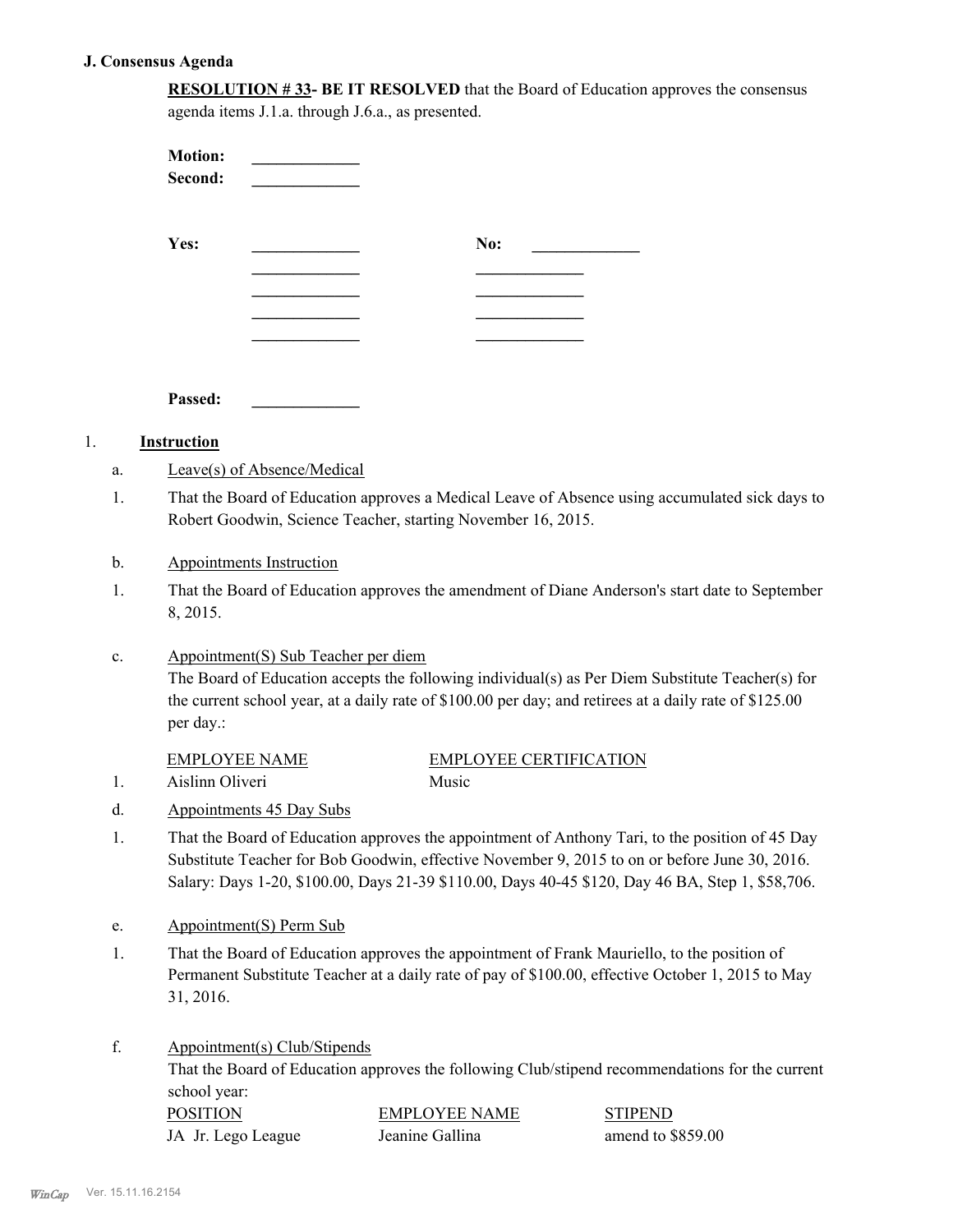| <b>STIPEND</b>    |
|-------------------|
| amend to \$859.00 |
| amend to \$859.00 |
| amend to \$859.00 |
|                   |

#### 2. **Instruction: Contracted**

a. That the Board of Education approves the Special Education Services contract between the Westbury UFSD and the Mineola UFSD for the 2015- 2016 school year.

b. That the Board of Education approves the Special Education Services contract between the Hempstead UFSD and the Mineola UFSD for the 2015- 2016 school year.

c. That the Board of Education approves the Special Education Services contracts for Parentally-Placed Students (Payable) between the Mineola UFSD and the following School Districts for the 2015- 2016 school year:

- 1. Garden City UFSD
- 2. Hempstead Public Schools
- 3. Hicksville Public Schools
- 4. Jericho School District
- 5. Manhasset Public Schools
- 6. Oyster Bay- East Norwich Central School District
- 7. South Huntington School District
- 8. Uniondale Public Schools
- 9. Westbury Union Free School District

d. That the Board of Education approves the Special Education Services contracts for Parentally-Placed Students (Receivable) between the Mineola UFSD and the following School Districts for the 2015- 2016 school year:

- 1. Cold Spring Harbor School District
- 2. East Meadow School District
- 3. East Williston School District
- 4. Great Neck Public Schools
- 5. Levittown School District
- 6. New York City Department of Education
- 7. North Shore Central School District
- 8. Plainview-Old Bethpage Central School District
- 9. Roslyn Union Free School District
- 10. South Huntington Union Free School District
- 11. Syosset School District

e.That the Board of Education approves the Interpreter Services Agreement between the Mill Neck Interpreter Services and the Mineola UFSD for the 2015- 2016 school year.

#### 3. **Instruction: Student Actions**

That the Board of Education approves an overnight field trip for the Marching Band Competition, in Syracuse NY, October 30, 2015 to November 2, 2015. a.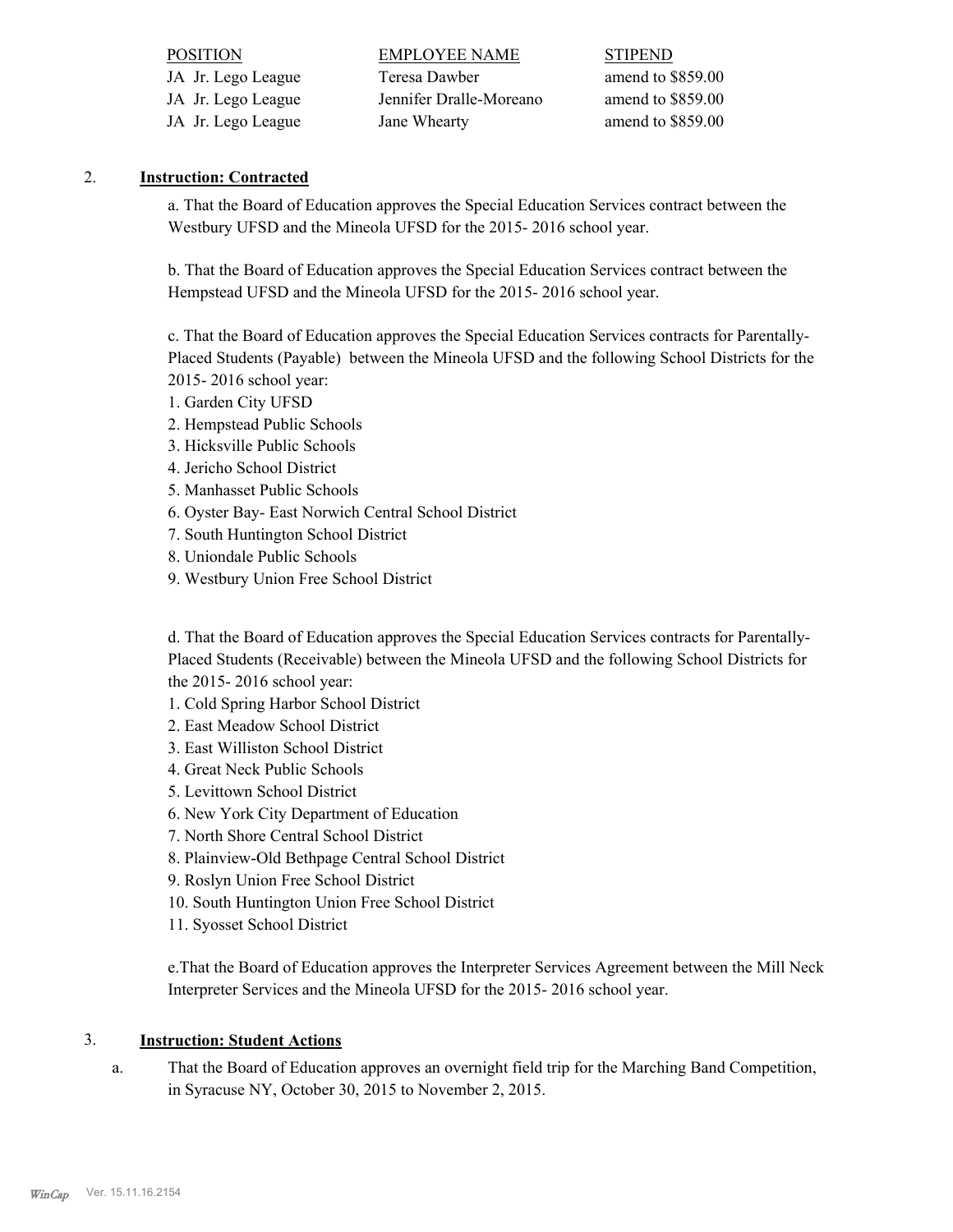## 4. **Civil Service**

- a. Resignation(s)
- That the Board of Education accept the resignation of Mary Ann Marino, Greeter at Meadow Drive, effective November 6, 2015. 1.

## b. Appointments

- That the Board of Education approve the appointment of Julia Adames, from 10 to12 month Bus Driver, to replace Patricia Carlo-Castaldo who retired, effective December 1, 2015. Salary will be \$57,648 on Step 9. 1.
- That the Board of Education approve the appointment of Rocio Barreto, to the position of part time Teacher Aide in the Cafeteria at Hampton Street School, effective November 20, 2015. Salary is \$13.95 per hour on Step 1. 2.
- That the Board of Education approve the appointment of Elizabeth Brocchini, to the position of part time Teacher Aide in the Cafeteria at Hampton Street School, effective November 20, 2015. Salary is \$13.95 per hour on Step 1. 3.
- That the Board of Education approve the appointment of Virginia Scavone, to the position of part time Teacher Aide in the Cafeteria at Hampton Street School, effective November 20, 2015. Salary is \$13.95 per hour on Step 1. 4.
- c. Leave(s) of Absence
- That the Board of Education approve a paid Medical Leave of Absence to Lynn Ross, 12 month Bus Driver, due to surgery, effective October 13, 2015 through November 30, 2015, at which time she will be re-evaluated by her physician. 1.
- That the Board of Education approve a paid Medical Leave of Absence to Kathleen Diskin, Bus Attendant, due to injury, effective October 26, 2015, until further notice. 2.

## 5. **Business /Finance**

## a. **Treasurer's Report**

1. That the Board of Education accepts the Treasurer's report for the period ending September 30, 2015 and directs that it be placed on file.

#### b. **Approval of Invoices and Payroll**

That the Board of Education accepts the Invoices and Payroll for the period ending September 30, 2015

| $A/P$ Warrant # 7 | October 07, 2015 | \$2,290,130.05 |
|-------------------|------------------|----------------|
| $A/P$ Warrant # 8 | October 21, 2015 | \$1,344,672.68 |

## **TOTAL EXPENSES \$ 3,634,802.73**

PAYROLL  $# 7 & 48$ 

| General | \$4,299,887.07 |
|---------|----------------|
| F Fund  | \$ 38,651.58   |

#### **TOTAL PAYROLL \$4,338,538.65**